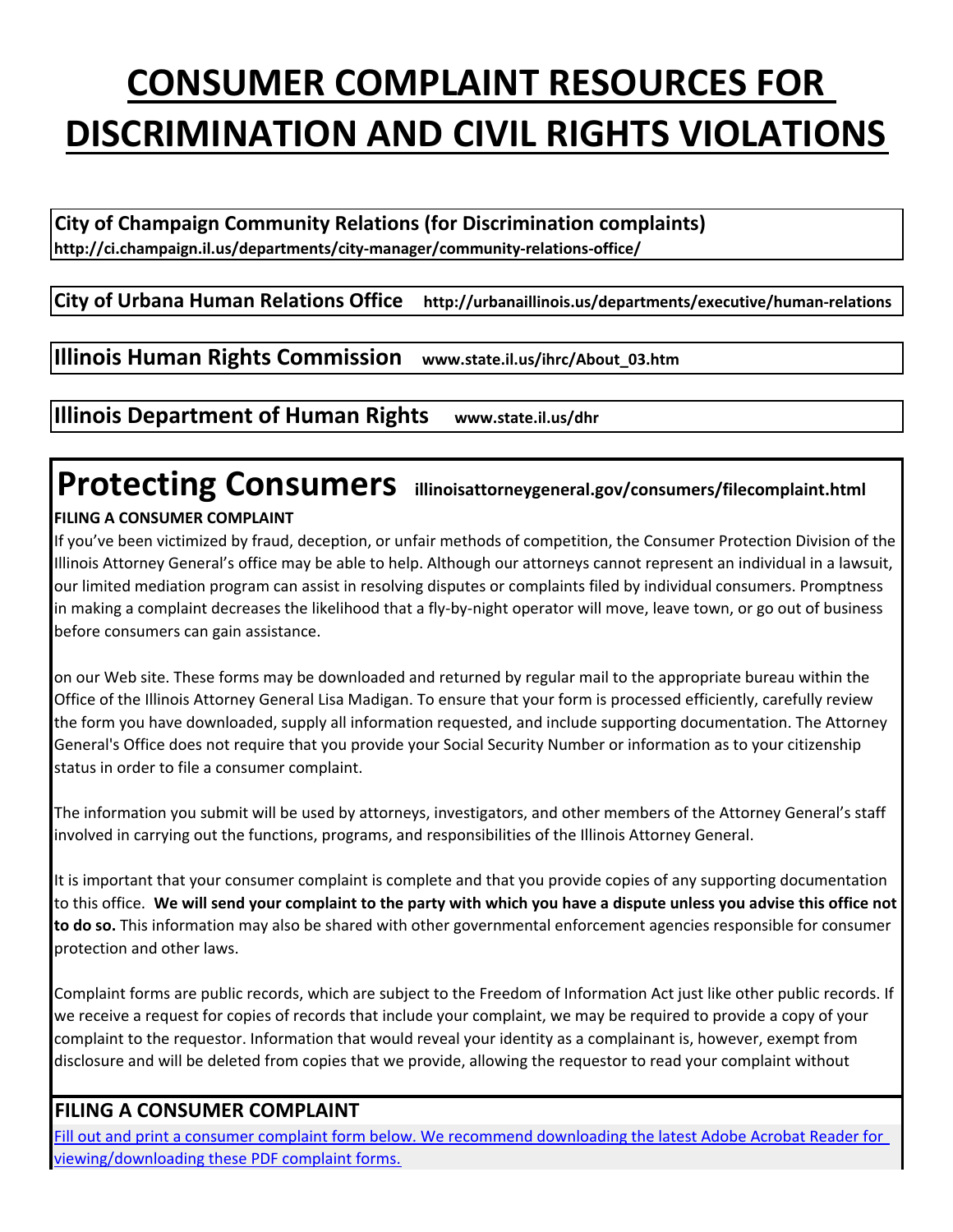Consumer Complaint Form in English Consumer Complaint Form with Larger Text Size in English

Please include your complete address and phone number as well as the business' address and phone number. Mail the complaint form and any other relevant documents to:

In English send to: **Office of the Illinois Attorney General Consumer Protection Bureau 500 South Second Street Springfield, IL 62706**

### **Defending Your Rights http://illinoisattorneygeneral.gov/rights/index.html**

The Attorney General's *Civil Rights Bureau* enforces state and federal civil rights laws to prohibit discrimination in Illinois. The bureau also advocates for legislation to strengthen the laws and participates in community outreach.

## **Defending Your Rights http://illinoisattorneygeneral.gov/rights/civilrights.html**

#### **Civil Rights**

The Attorney General's Civil Rights Bureau enforces civil rights laws to prohibit discrimination. The bureau also advocates for legislation to strengthen the laws and participates in community outreach programs.

The mission of the Civil Rights Bureau is to protect the civil rights guarantees of Illinois citizens, including all rights existing under constitutional, statutory, administrative or common law. The bureau investigates complaints of "pattern and practice" discrimination in housing, public accommodations, employment and financial matters.

#### **The Civil Rights Bureau**

• reviews and responds to constituent complaints directed to the Attorney General involving civil rights issues impact in Illinois

• litigates cases where the investigation indicates such action is warranted

• monitors and proposes legislation and administrative rules that involve civil rights concerns with a view toward making recommendations

#### **Civil Rights Links and Documents:**

Civil Rights Complaint Form Civil Rights Complaint Form (Español) Civil Rights Complaint Form (Polish) Civil Rights Employment Discrimination Tip Card Civil Rights Employment Discrimination Tip Card (Español) Civil Rights Fact Sheet Civil Rights Fact Sheet (Español) Civil Rights Fact Sheet (Polish) Civil Rights Housing Discrimination Card Civil Rights Housing Discrimination Card (Español) U.S. Department of Housing & Urban Development (HUD)